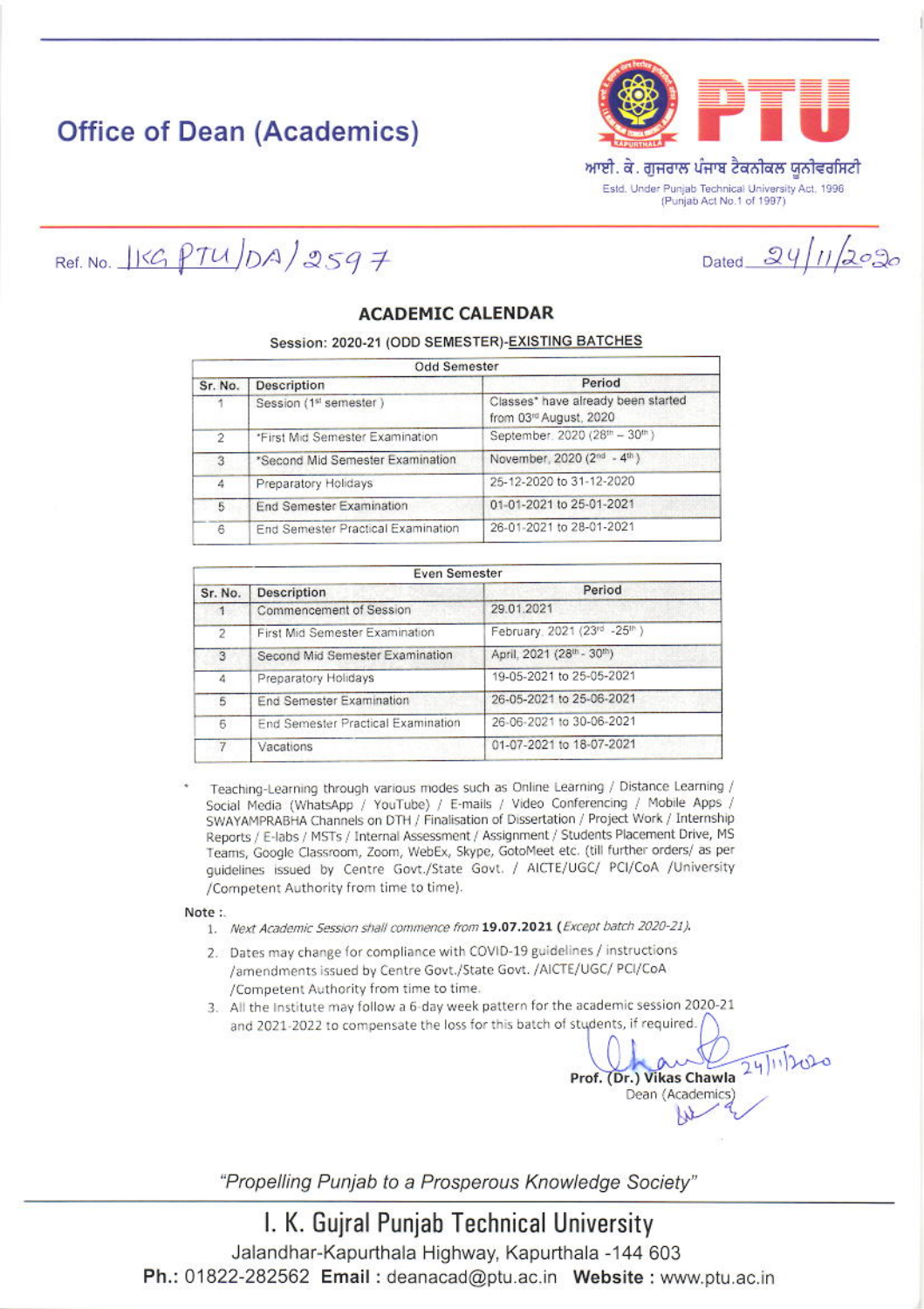### **Office of Dean (Academics)**



Dated 24/11/2020

Ref. No.  $IKG$   $PTU/DA / 2598$ 

#### **ACADEMIC CALENDAR**

Session: 2020-21 (ODD SEMESTER)-NEW ADMISSIONS

(B. TECH. / B. PHARMA/ UGC COURSES - UG LEVEL)

Except B. Tech / B. Pharmacy (Lateral Entry)-2020 ADMISSIONS

| <b>Odd Semester</b> |                                    |                                                       |          |
|---------------------|------------------------------------|-------------------------------------------------------|----------|
| Sr. No.             | <b>Description</b>                 | Period                                                |          |
|                     | Session (1st semester)             | Classes* already started from 25th<br>September, 2020 |          |
| $\overline{2}$      | First Mid Semester Examination     | October, 2020 (26th -28th)                            |          |
|                     |                                    | December, 2020 (15th -17th )**                        |          |
| 3                   | Second Mid Semester Examination    | January, 202'] (14th - 16th)                          |          |
| $\ddot{4}$          | Preparatory Holidays               | 01.03.2021 to 07.03.2021                              |          |
| 5                   | End Semester Examination           | 08.03.2021 to 26.03.2021                              |          |
| 6                   | End Semester Practical Examination | 27-03-2021 to 31-03-202                               | <b>Q</b> |
| $-7$                | Vacations                          | 27-03-2021 to 04-04-2021                              | V.       |
|                     |                                    |                                                       |          |

| <b>Even Semester</b> |                                    |                          |
|----------------------|------------------------------------|--------------------------|
| Sr. No.              | Description                        | Period                   |
| 11                   | Commencement of Session            | 05.04.2021               |
| 2.                   | First Mid Semester Examination     | May. 2021 (26th -28th)   |
| 3                    | Second Mid Semester Examination    | June, 2021 (28th - 30th) |
| 4                    | Preparatory Holidays               | 01.08.2021 to 08.08.2021 |
| 5                    | End Semester Examination           | 09.08.2021 to 21.08.2021 |
| 6                    | End Semester Practical Examination | 22 08:2021 to 26.08.2021 |
|                      | Vacations                          | 22.08.2021 to 29.08.2021 |

Teaching-Learning through various modes such as Online Learning / Distance Learning / Social Media (WhatsApp / YouTube) / E-mails / Video Conferencing / Mobile Apps / SWAYAMPRABHA Channels on DTH / Finalisation of Dissertation / Project Work / Internship Reports / E-labs / MSTs / Internal Assessment / Assignment / Students Placement Drive, MS Teams, Google Classroom, Zoom, WebEx, Skype, GotoMeet etc. (till further orders/ as per guidelines issued by Centre Govt./State Govt. /AICTE/UGC/ PCI/CoA /University /Competent Authority from time to time).

Those who have not appeared in the Mid Semester or admitted after the mid-semester examination shall appear for Mid semester as mentioned above.

Note:

- 1. Next Academic Session for batch 2020-21 shall commence from 30.08.2021.
- 2. Dates may change for compliance with COVID-19 guidelines / instructions /amendments issued by Centre Govt./State Govt. /AICTE/UGC/ PCI/CoA Competent Authority from time to time.
- 3. All the Institute may follow a 6-day week pattern for the academic session 2020-21 and 2021-2022 to compensate the loss for this batch of students, if required.

Prof. (Dr.) Vikas Chawla

Dean (Academics) c

"Propelling Punjab to a Prosperous Knowledge Society"

I. K. Gujral Punjab Technical University Jalandhar-Kapurthala Highway, Kapurthala -144 603 Ph.: 01822-282562 Email: deanacad@ptu.ac.in Website: www.ptu.ac.in